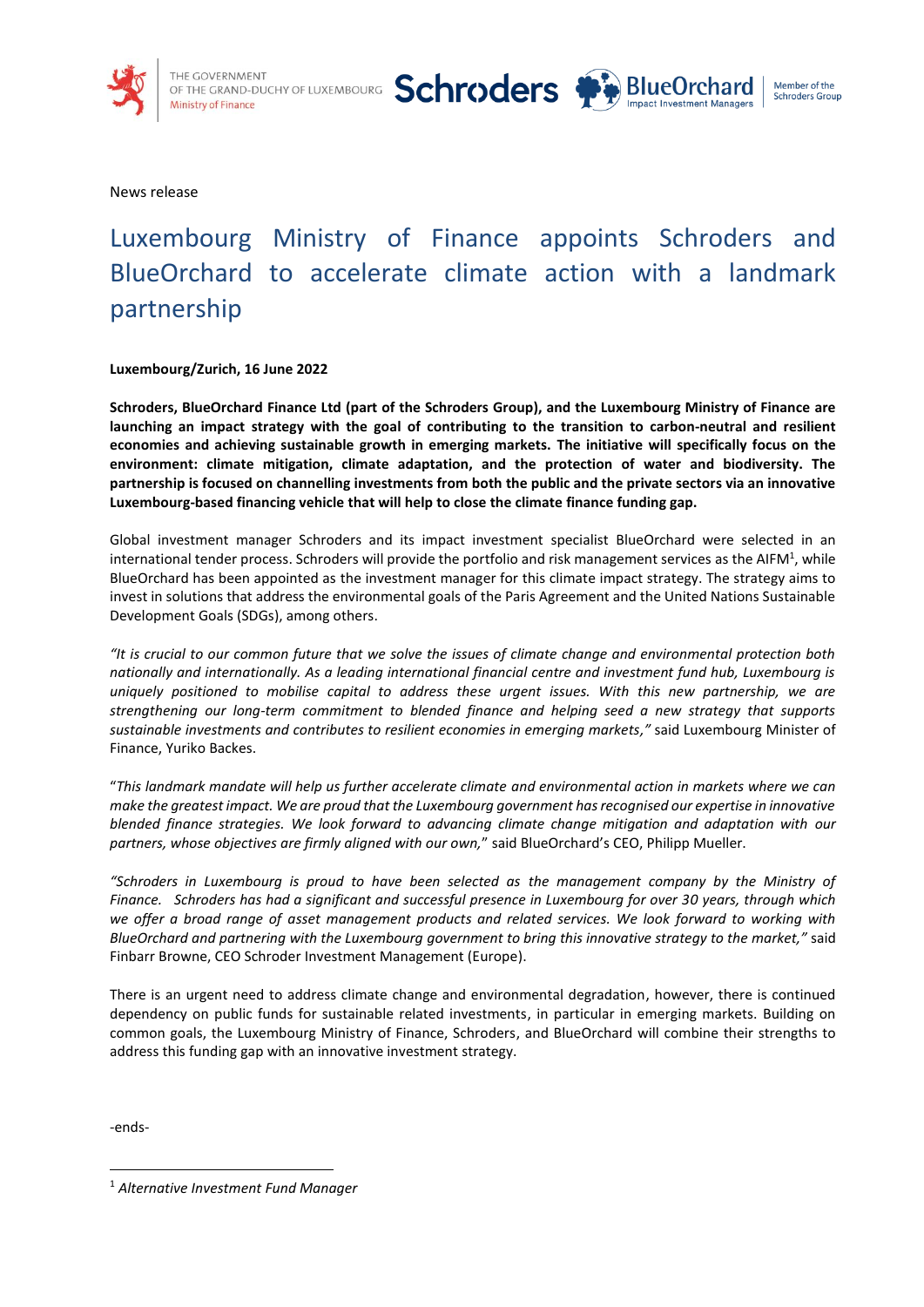



## For further information, please contact:

| Tahmina Theis, BlueOrchard Finance Ltd | Andy Pearce, Schroders PR Manager |
|----------------------------------------|-----------------------------------|
| +41 22 596 47 69                       | +44 220 7658 2203                 |
| tahmina.theis@blueorchard.com          | Andy.Pearce@Schroders.com         |

Luxembourg Ministry of Finance

| Max Dörner            |  |
|-----------------------|--|
| +352 247 826 05       |  |
| Max.dörner@fi.etat.lu |  |

#### **About Luxembourg Ministry of Finance**

Please visit: <https://mfin.gouvernement.lu/fr.html>

#### **About BlueOrchard Finance Ltd**

**BlueOrchard** is a leading global impact investment manager and member of the Schroders Group. As a pioneering impact investor, the firm is dedicated to generating lasting positive impact for communities and the environment, while aiming at providing attractive returns to investors. BlueOrchard was founded in 2001, by initiative of the UN, as the first commercial manager of microfinance debt investments worldwide. Today, the firm offers impact investment solutions across asset classes, connecting millions of entrepreneurs in emerging and frontier markets with investors with the aim to make impact investment solutions accessible to all and to advance the conscious use of capital. Being a professional investment manager and expert in innovative blended finance mandates, BlueOrchard has a sophisticated international investor base and is a trusted partner of leading global development finance institutions. To date, BlueOrchard has invested over USD 9bn across more than 90 countries. Around 230 million poor and vulnerable people in emerging and frontier markets received access to financial and related services with the support of BlueOrchard as of December 2021. For additional information, please visit: [www.blueorchard.com.](http://www.blueorchard.com/)

#### **Schroders Capital**

Schroders Capital providesinvestors with access to a broad range of private asset investment opportunities, portfolio building blocks and customised private asset strategies. Its team focuses on delivering best-in-class, risk-adjusted returns and executing investments through a combination of direct investment capabilities and broader solutions in all private market asset classes, through comingled funds and customised private asset mandates.

The team aims to achieve sustainable returns through a rigorous approach and in alignment with a culture characterised by performance, collaboration and integrity.

With \$74.9 billion\* assets under management, Schroders Capital offers a diversified range of investment strategies, including real estate, private equity, secondaries, venture capital, infrastructure, securitised products and assetbased finance, private debt, insurance-linked securities and BlueOrchard (Impact Specialists).

*\*Assets under management as at 31 December 2021 (including non-fee earning dry powder and in-house cross holdings)* 

## **Schroders plc**

Founded in 1804, Schroders is one of Europe's largest independent investment management firms by assets under management. As at 31 December 2021, assets under management were £731.6 billion (€871.3 billion; \$990.9 billion). The founding family remain a core shareholder, holding approximately 48% of the firm's voting shares.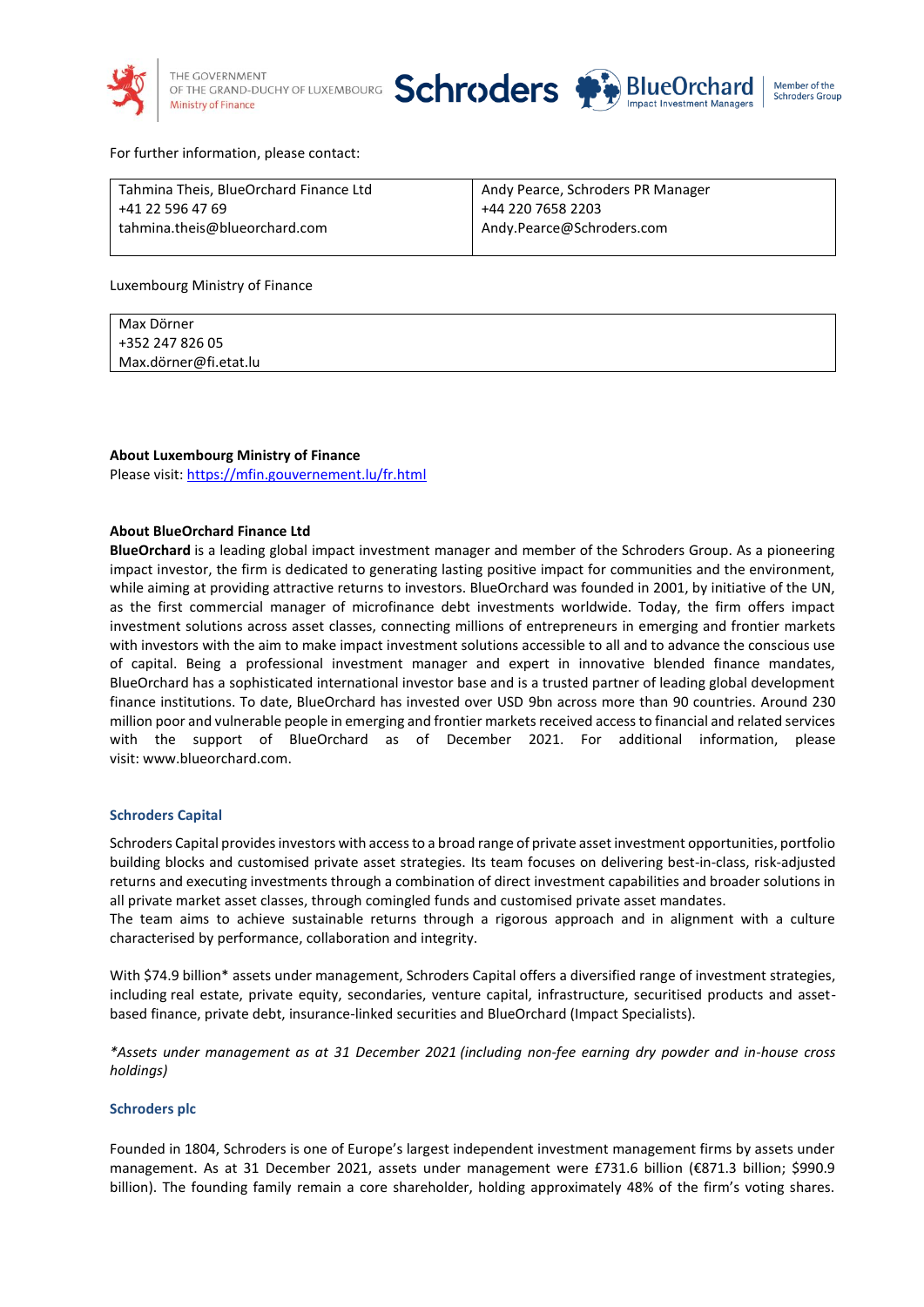

THE GOVERNMENT OF THE GRAND-DUCHY OF LUXEMBOURG **Ministry of Finance** 



Schroders has continued to deliver strong financial results. It has a market capitalisation of circa £8 billion and employs over 5,700 people across 37 locations.

Schroders has benefited from the most diverse business model of any UK asset manager by geography, by asset class and by client type. Schroders offers innovative products and solutions across their five business areas of solutions; institutional; mutual funds; private assets & alternatives; and wealth management. Clients include insurance companies, pension schemes, sovereign wealth funds, endowments and foundations. They also manage assets for end clients as part of their relationships with distributors, financial advisers and online platforms. Schroders' Wealth Management offering reflects their strategic ambition to provide wealth management and financial planning services to clients across the wealth spectrum.

Schroders' strategic aims are to grow their asset management business, build closer relationships with end clients and expand their private assets and alternatives business. Schroders' purpose is to provide excellent investment performance to clients through active management. The business channels capital into sustainable and durable businesses to accelerate positive change in the world. Schroders' business philosophy is based on the belief that if they deliver for clients, they deliver for Shareholders and other stakeholders.

Further information about Schroders can be found at [www.schroders.com.](http://www.schroders.com/) 

Issued by Schroder Investment Management Limited. Registration No 1893220 England. Authorised and regulated by the Financial Conduct Authority. For regular updates by e-mail please register online a[t www.schroders.com](http://www.schroders.com/) for our alerting service.

# **Disclaimer**:

The information in this publication was produced by BlueOrchard Finance Ltd ("BOF") to the best of its present knowledge and belief. However, all data and financial information provided is on an unaudited and "as is" basis. The opinions expressed in this publication are those of BOF and its employees and are subject to change at any time without notice. BOF provides no guarantee with regard to the accuracy and completeness of the content in this publication and BOF does not under any circumstance, accept liability for any losses or damages which may arise from making use of, or relying upon any information, content or opinion provided by BOF in this publication. This publication may contain references or links to other publications and websites and BOF has not reviewed such other publications and websites and is not responsible in any way in relation to the content of such publications and websites. The information in this publication is the sole property of BOF unless otherwise noted, and may not be reproduced in full or in part without the express prior written consent of BOF. All investments involve risk. We note specifically that past performance is not an indication of future results. Emerging markets impact investments involve a unique and substantial level of risk that is critical to understand before engaging in any prospective relationship with BOF and its various managed funds. Investments in emerging markets, particularly those involving foreign currencies, may present significant additional risk and in all cases the risks implicated in this disclaimer include the risk of loss of invested capital. The materials provided in this publication are for informational purposes only and nothing in this publication can be construed as constituting any offer to purchase any product, or a recommendation/solicitation or other inducement to buy or sell any financial instrument of any kind and shall not under any circumstances be construed as absolving any reader of this publication of his/her responsibility for making an independent evaluation of the risks and potential rewards of any financial transaction. We note in particular that none of the investment products referred to in this publication constitute securities registered under the Securities Act of 1933 (of the United States of America) and BOF and its managed/advised funds are materially limited in their capacity to sell any financial products of any kind in the United States. No investment product referenced in this publication may be publicly offered for sale in the United States and nothing in this publication shall be construed under any circumstances as a solicitation of a US Person (as defined in applicable law/regulation) to purchase any BOF investment product. The information provided in this publication is intended for review and receipt only by those persons who are qualified (in accordance with applicable legal/regulatory definitions) in their respective place of residence and/or business to view it, and the information is not intended under any circumstances to be provided to any person who is not legally eligible to receive it. Any recipient of information from this publication who wishes to engage with BOF in furtherance of any transaction or any relationship whatsoever must consult his/her own tax,